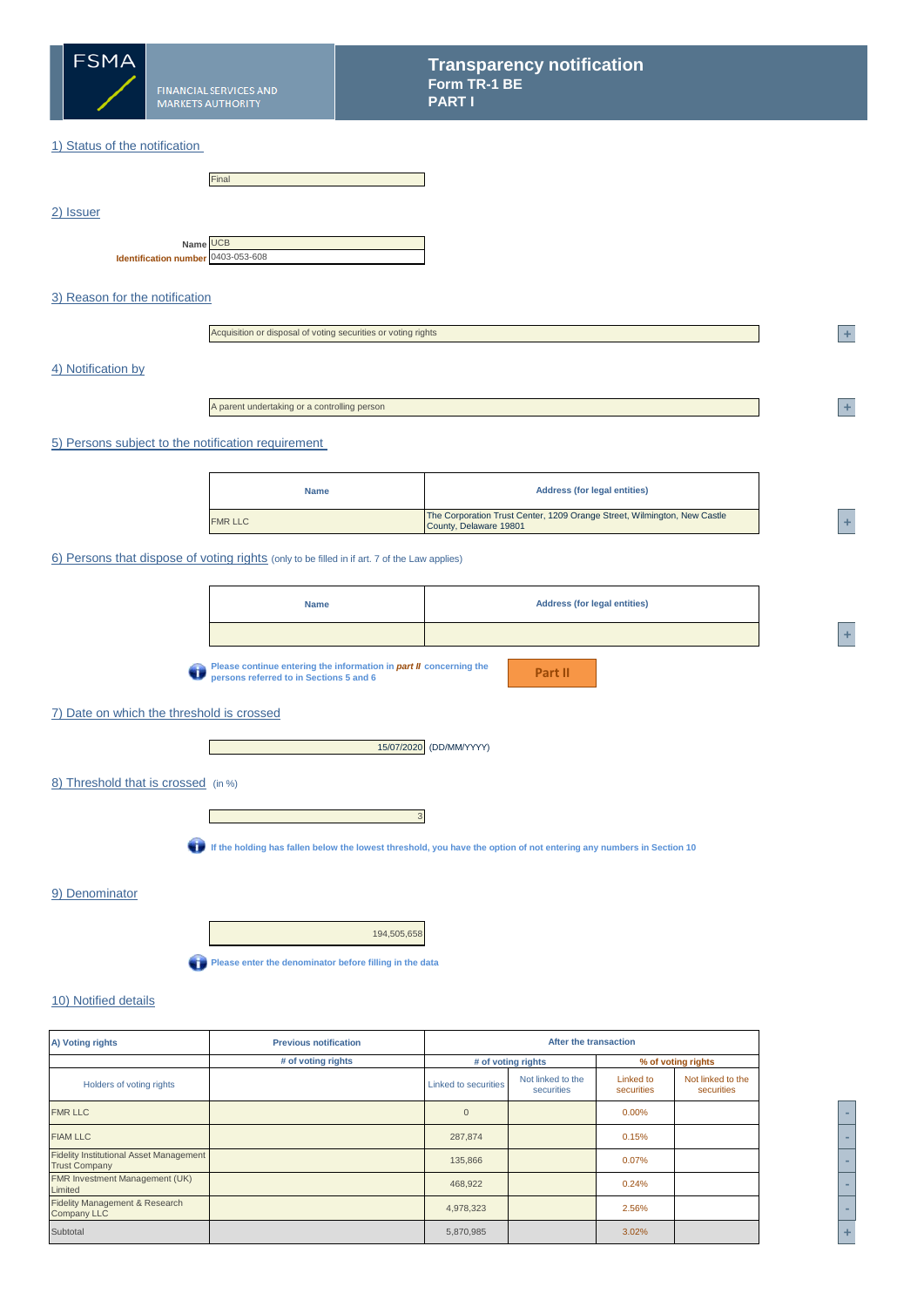| <b>TOTAL</b>                                                                                           | .870.985 | 3.02% | $0.00\%$ |
|--------------------------------------------------------------------------------------------------------|----------|-------|----------|
| Charles uith "grassna" of bolders, Add oubtatels with and then finish with the nersons who are "slane" |          |       |          |

Start with "groups" of holders. Add subtotals with  $\sum_{n}$  and then finish with the persons who are "alone".<br>For groups, start with the ultimate controlling natural person or legal entity.<br>The totals, subtotals and % will  $\bullet$